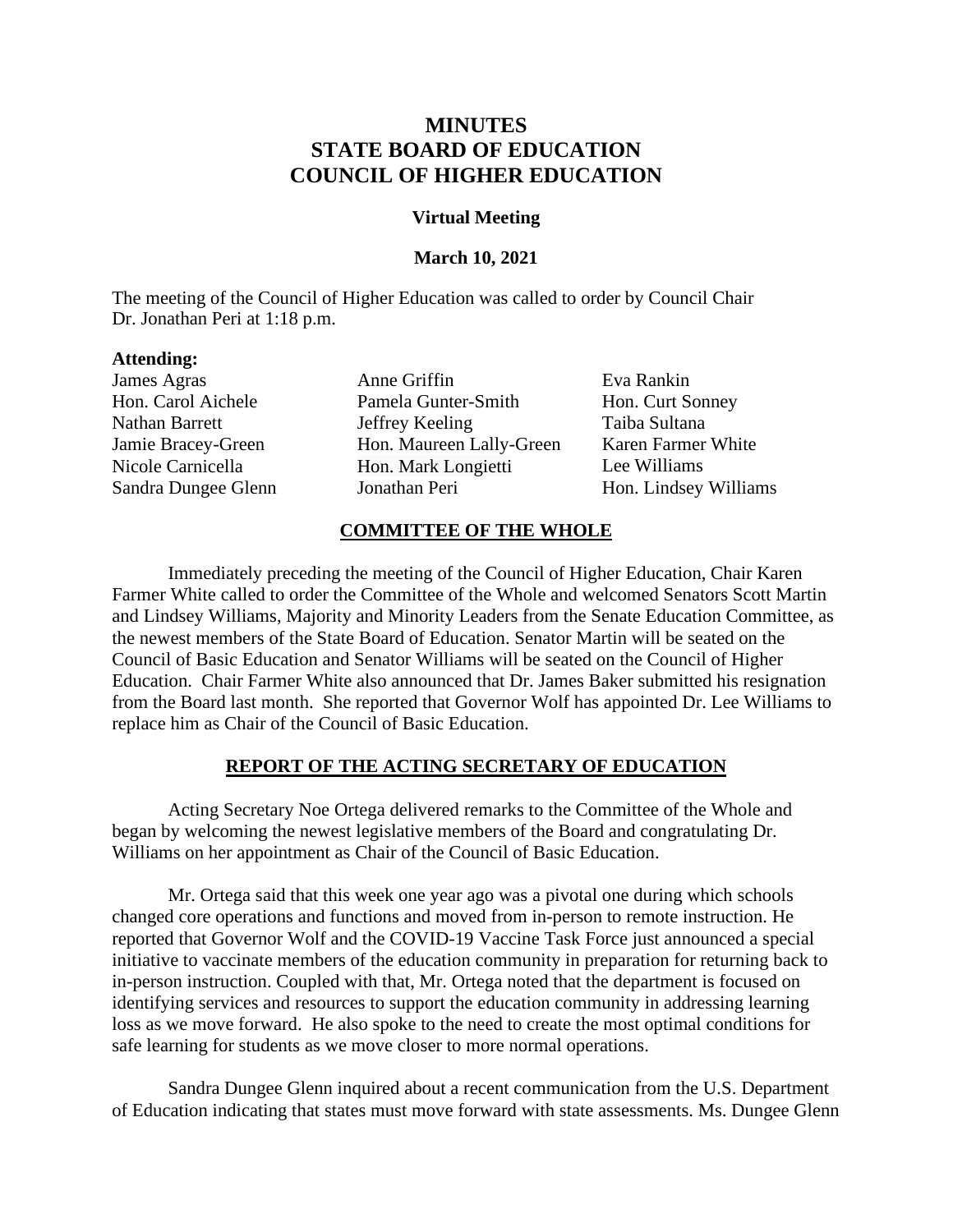asked what the federal government expects to learn from the assessments and how they expect states and school districts to use those assessments. Mr. Ortega said both federal and state leaders have been fielding questions on they will measure the impact of disruptions to student learning during the pandemic. As such, Mr. Ortega said the federal government felt it was necessary to move forward with state assessments. Mr. Ortega to Ms. Dungee Glenn that Matt Stem, Deputy Secretary for Elementary and Secondary Education, will provide additional detail regarding plans for state assessments during his report later in the meeting.

#### **APPROVAL OF MINUTES**

The minutes of the January 13, 2021, meeting of the Council of Higher Education were approved on a **Gunter-Smith/Dungee Glenn** motion.

# **REPORT OF THE ACTING DEPUTY SECRETARY AND COMMISSIONER FOR POSTSECONDARY AND HIGHER EDUCATION**

Dr. Tanya I. Garcia provided updates to the Board on the following topics: vaccine eligibility, Governor's Emergency Education Relief Fund II, Erie County Community College, Chapter 49 (Certification of Professional Personnel), and the Master Plan for Higher Education.

Dr. Jamie Bracey Green asked how state-owned universities that were awarded \$5 million through the Governor's Emergency Education Relief (GEER) Fund will use the funds. Dr. Garcia responded that there are specific rules regarding how those institutions will be able to utilize the funds and how the funds are used within those rules is at the discretion of the PASSHE system office. Dr. Garcia said the institutions will be required to report to the Department how the funds were spent. She further noted that community colleges that receive GEER fund will be held to the same requirements. Dr. Bracey Green then inquired about whether the new Erie County Community College will benefit from the GEER funds for community colleges. Dr. Garcia said Erie will not be eligible to receive GEER funds because the federal rules established for receiving that money are based on prior budget allocations.

Anne Griffin, the Board's senior high school student member, asked whether there are measure being taken to ease either the curriculum or standards that are normally expected as educators have not be able to teach to their usual level of rigor resulting in education gaps experienced by students during the pandemic. Mr. Stem stated that the department recognizes that students are not going to be able to demonstrate their abilities as they have done in prior years. He noted that the standards are not changing as they are established in regulation.

### **DISCUSSION ITEM MASTER PLAN FOR HIGHER EDUCATION ADVISORY COMMITTEE**

Dr. Jonathan Peri summarized discussion that occurred during the last Council meeting in January regarding updating the Master Plan for Higher Education. He then addressed the immediate next action identified during that prior discussion – identifying and inviting stakeholders to participate on a Master Plan for Higher Education Advisory Committee. Dr. Peri recommended that the following 10 individuals be appointed to the Advisory Committee: Dr. Brenda Allen, Lincoln University (HBCU representative); Elizabeth Bolden, Pennsylvania Commission for Community Colleges; Sharif El-Mekki, Center for Black Educator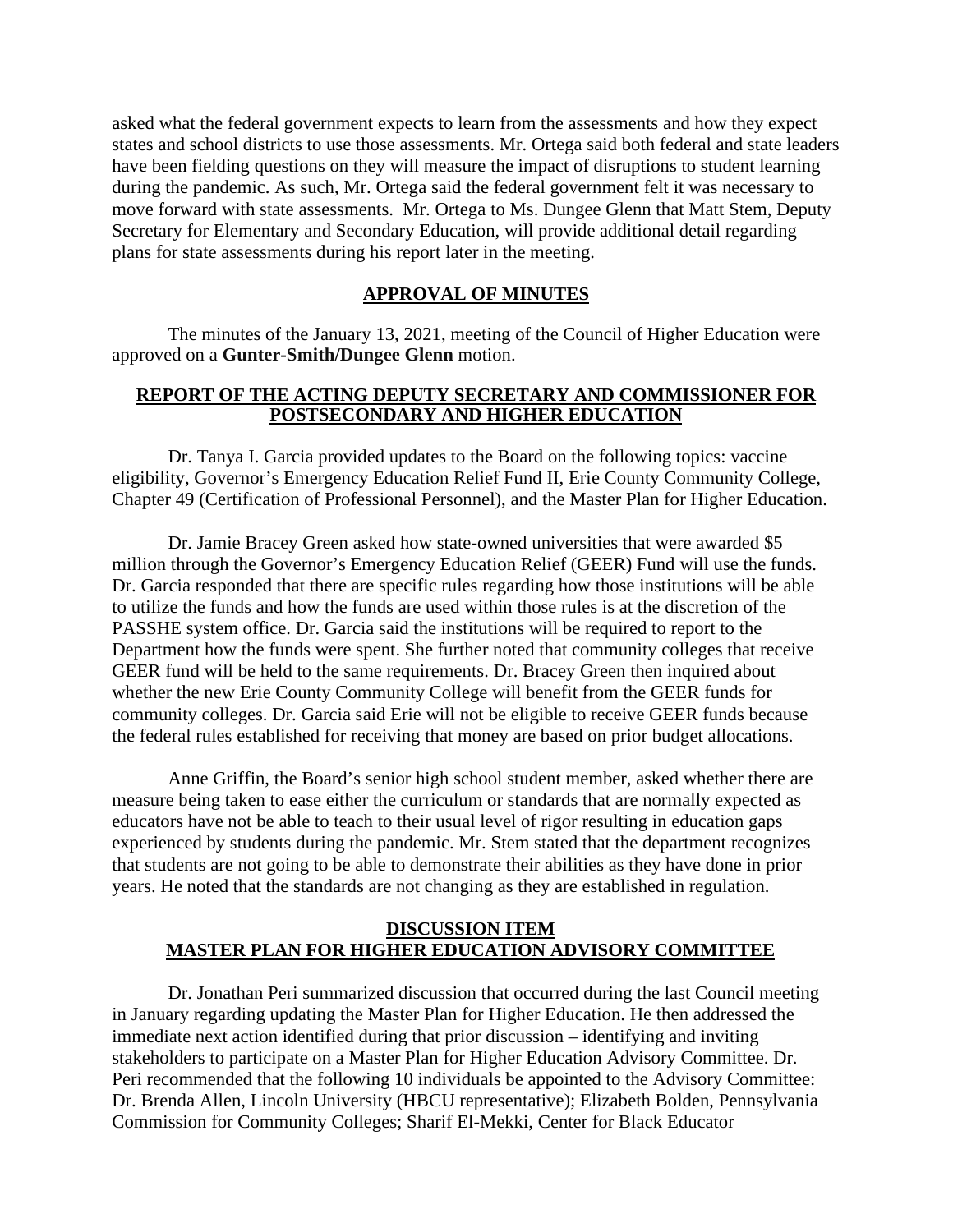Development; Dr. Thomas Foley, Association of Independent Colleges and Universities of Pennsylvania; Dr. Patrick Gallagher, University of Pittsburgh (state-related university representative); Dr. Tanya I. Garcia, PA Department of Education; Dr. Daniel Greenstein, Pennsylvania State System of Higher Education; Sheila Ireland, Pennsylvania Department of Labor and Industry; Pedro Rivera, Thaddeus Stevens Institute of Technology; and Aaron Shenck, Mid-Atlantic Association of Career Schools.

Maureen Lally-Green asked if there would be dialogue between others in the higher education sector in development of the Master Plan. She commented that it would be helpful for the Advisory Committee to hear from those on the ground. Dr. Peri stated that other individuals and organizations will service as a resource through another level of stakeholder engagement.

The Honorable Lindsey Williams asked if student voices will be included in discussions on the Master Plan. Karen Molchanow, the Board's Executive Director, stated that two postsecondary students serve as advisory members of the Board and that they are intended to connect with other students across the Commonwealth and serve as a representative voice in the Council's deliberations.

Dr. Bracey Green and Ms. Dungee Glenn requested that the Advisory Committee be expanded to include direct representation from workforce development to better understand the needs of industry related to postsecondary education. In response, Dr. Peri suggested adding an institutional researcher who is closely connected to industry and could provide relevant data. The Council agreed to explore identifying another individual to add to the Advisory Committee and considering a candidate from the workforce development perspective at the Council's next meeting in May.

#### **PUBLIC COMMENT**

There were no public comments.

# **ACTION ITEM**

#### **MASTER PLAN FOR HIGHER EDUCATION ADVISORY COMMITTEE**

A motion to approve the appointment of a Master Plan for Higher Education Advisory Committee was approved on a **Gunter-Smith/Bracey-Green** motion to include the following individuals as Advisory Committee members, along with an additional member to be named at a later date: Dr. Brenda Allen, Lincoln University (HBCU representative); Elizabeth Bolden, Pennsylvania Commission for Community Colleges; Sharif El-Mekki, Center for Black Educator Development; Dr. Thomas Foley, Association of Independent Colleges and Universities of Pennsylvania; Dr. Patrick Gallagher, University of Pittsburgh (state-related university representative); Dr. Tanya I. Garcia, PA Department of Education; Dr. Daniel Greenstein, Pennsylvania State System of Higher Education; Sheila Ireland, Pennsylvania Department of Labor and Industry; Pedro Rivera, Thaddeus Stevens Institute of Technology; and Aaron Shenck, Mid-Atlantic Association of Career Schools.

VOTE: All were in favor as indicated by unanimous voice vote.